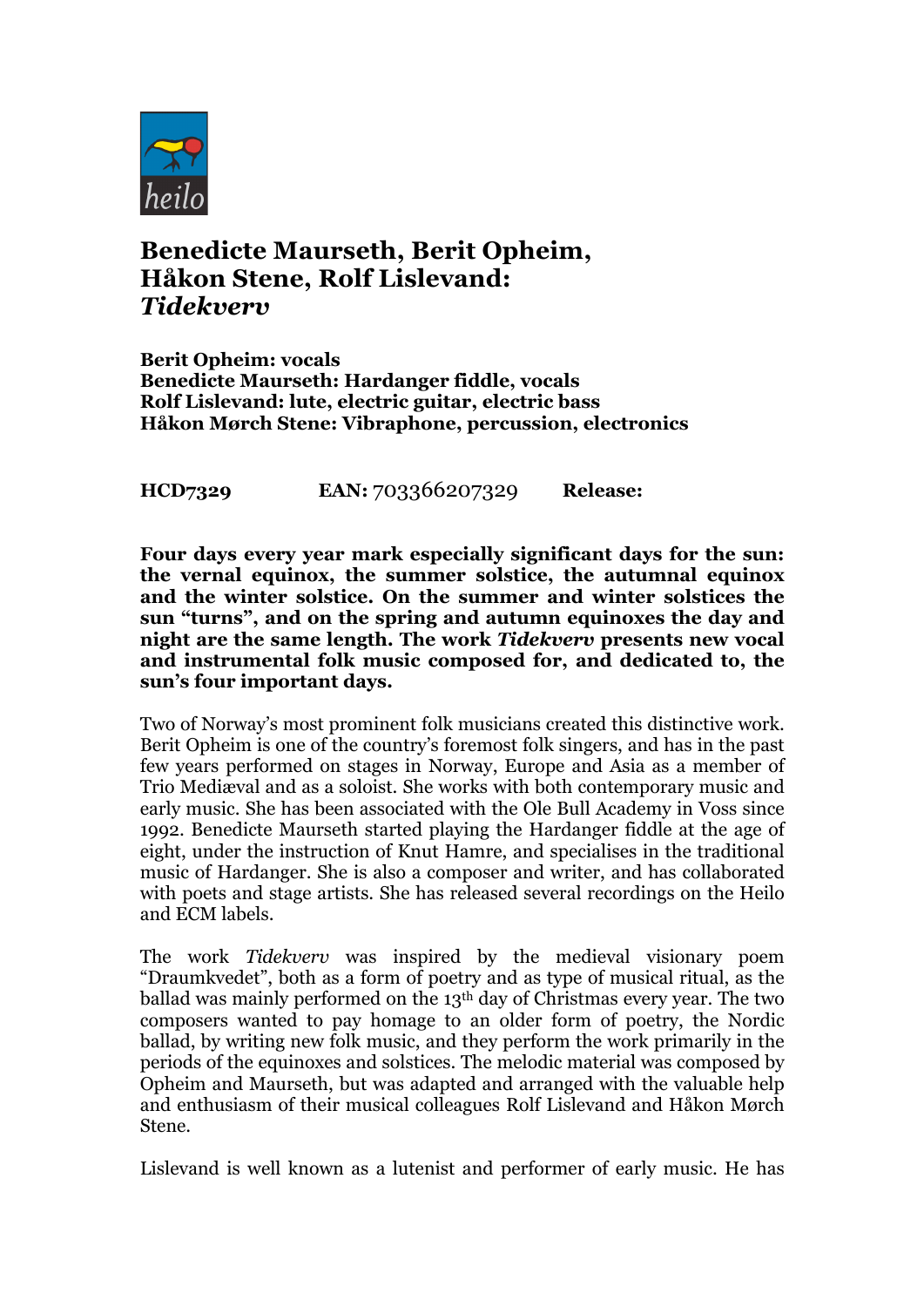participated in many of Jordi Savall's projects, and heads his own group, Ensemble Kapsberger. He has released two recordings on the ECM label. Mørch Stene is a percussionist who has been awarded a number of prizes, and specialises in contemporary music and early music. He has also collaborated with folk musician Nils Økland and electronica artist Pantha Du Prince & The Bell Laboratory, among others.

The work was composed using the traditional style, tonalities and form of folk music, but has also clearly been inspired by elements of baroque, contemporary and improvisational music.

The lyrics were written in two-line and four-line ballad stanza forms, with a refrain. "Today it is unusual for anyone to write new poetry using this form, and we are very grateful to writers Bergsveinn Birgisson and Erlend O. Nødtvedt for accepting this challenge," write Opheim and Maurseth in their liner notes. Bergsveinn Birgisson, from Iceland, holds a PhD in Norse philology from the University of Bergen. He has been nominated for a number of awards for his poetry collections and novels, including the Brage Prize and the Nordic Council's Literature Prize. In 2015 Erlend O. Nødtvedt was named one of Norway's 10 best writers under the age of 35 by the newspaper *Morgenbladet*, and he has had three poetry collections and one novel published. These two writers share the ability to imbue their poetry, which features ancient metres and archaic language, with new meaning.

*Tidekverv* had its world premiere on the vernal equinox, 20 March 2017, in Gamle Aker Church at the Oslo International Church Music Festival. Since then it has been presented several times in connection with the equinoxes and solstices.

The album was recorded at Jar Church in Oslo, taking advantage of its superb acoustics, and was produced by Håkon Mørch Stene.

Concerts in 2018:

7 September: Aasentunet, Ørsta 8 September: Ny Musikk Bergen / Columbi Egg, as part of the concert series "VRENG" 9 September: Ulvik Poetry Festival 30 September: Festival Musica Divina, Belgium

Contact: andreas@grappa.no Tel.: +47 23358011 / +47 41419089 www.grappa.no/heilo

## **Biographies**

**Berit Opheim** holds a degree from the Norwegian Academy of Music. She has been associated with the Ole Bull Academy in Voss since 1992. She is one of Norway's most prominent and important folk singers, and has performed on stages in Norway, Europe and Asia in recent years. She is a member of Trio Mediæval and is a highly sought-after singer within the fields of folk music